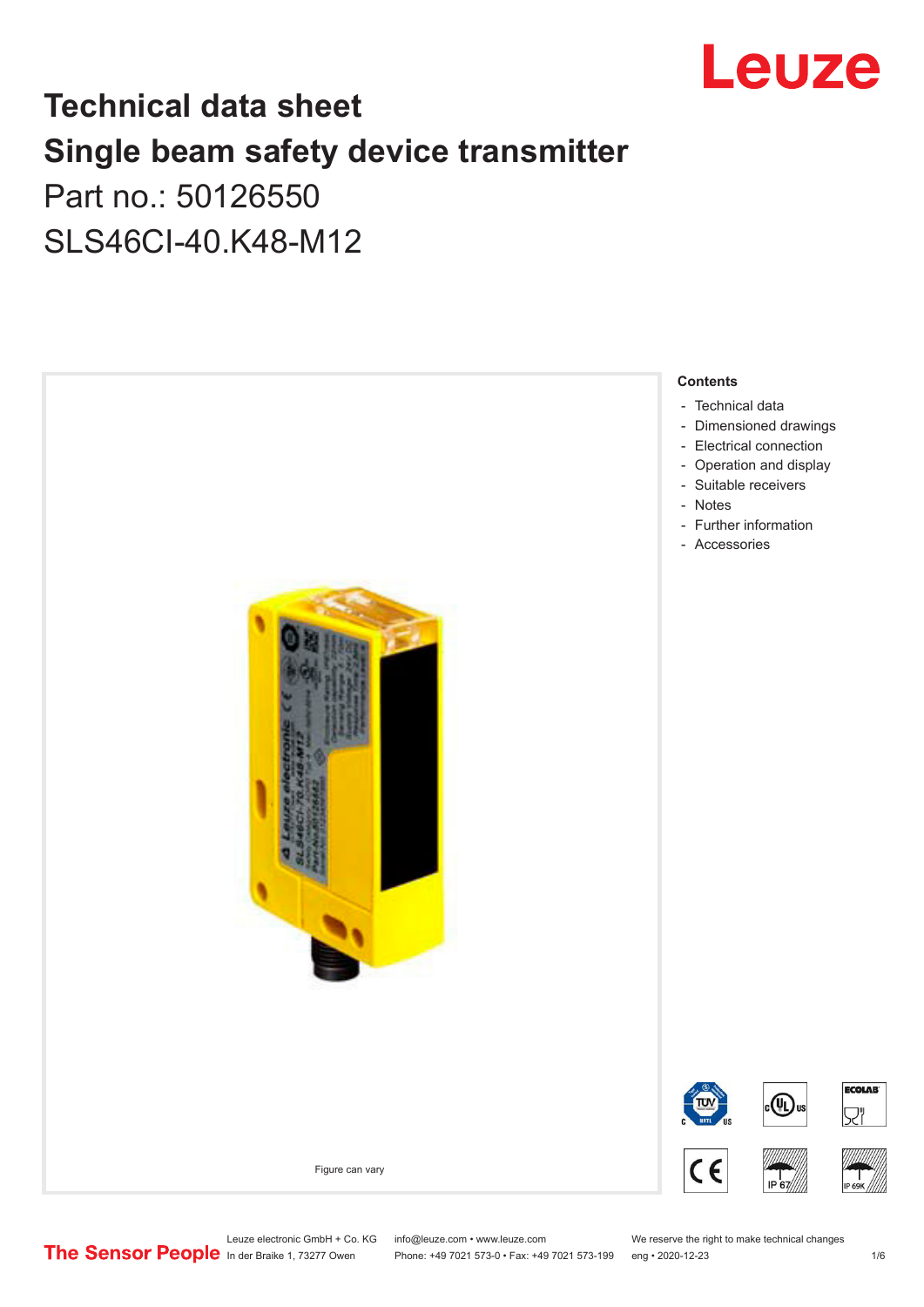# <span id="page-1-0"></span>**Technical data**

# Leuze

### **Basic data**

| <b>Series</b>                    | 46C                                                                  | <b>Switching frequency</b>        | 250 Hz                     |
|----------------------------------|----------------------------------------------------------------------|-----------------------------------|----------------------------|
|                                  |                                                                      | <b>Response time</b>              | 2.5 <sub>ms</sub>          |
| <b>Special version</b>           |                                                                      | <b>Readiness delay</b>            | 300 ms                     |
| <b>Special version</b>           | Activation input                                                     | Connection                        |                            |
| <b>Functions</b>                 |                                                                      | <b>Number of connections</b>      | 1 Piece(s)                 |
|                                  |                                                                      |                                   |                            |
| <b>Functions</b>                 | Activation input                                                     | <b>Connection 1</b>               |                            |
| <b>Characteristic parameters</b> |                                                                      | <b>Function</b>                   | Signal IN                  |
|                                  |                                                                      |                                   | Voltage sup                |
| Type                             | 4, IEC/EN 61496, in combination with<br>MSI-TRMB safety relay        | <b>Type of connection</b>         | Connector                  |
| <b>SIL</b>                       | 3, IEC 61508, in combination with MSI-                               | <b>Thread size</b>                | M <sub>12</sub>            |
|                                  | TRMB safety relay                                                    | <b>Material</b>                   | Plastic                    |
| <b>SILCL</b>                     | 3, IEC/EN 62061, in combination with<br>MSI-TRMB safety relay        | No. of pins                       | 4 -pin                     |
| Performance Level (PL)           | e, EN ISO 13849-1:2008, In combination<br>with MSI-TRMB safety relay | Mechanical data                   |                            |
| $MTTF_{d}$                       | 900 years, EN ISO 13849-1                                            | Design                            | Cubic                      |
| Mission time T <sub>M</sub>      | 20 years, EN ISO 13849-1                                             | Dimension (W x H x L)             | 20.5 mm x                  |
| Category                         | 4, EN ISO 13849:2008, In combination                                 | <b>Housing material</b>           | Plastic                    |
|                                  | with MSI-TRMB safety relay                                           | <b>Plastic housing</b>            | PC-PBT                     |
|                                  |                                                                      | Lens cover material               | Plastic / PM               |
| <b>Optical data</b>              |                                                                      | Net weight                        | 50 g                       |
| <b>Operating range</b>           | $0.2540$ m                                                           | <b>Housing color</b>              | Yellow                     |
| <b>Operating range limit</b>     | $0.2548$ m                                                           | <b>Type of fastening</b>          | Through-ho                 |
| <b>Light source</b>              | LED, Infrared                                                        | <b>Compatibility of materials</b> | ECOLAB                     |
| <b>LED light wavelength</b>      | 940 nm                                                               |                                   |                            |
| <b>Transmitted-signal shape</b>  | Pulsed                                                               | <b>Operation and display</b>      |                            |
| LED group                        | $\mathbf{1}$                                                         | Type of display                   | LED                        |
| Opening angle, max.              | $-2.52.5$ $^{\circ}$                                                 | <b>Number of LEDs</b>             | 2 Piece(s)                 |
| <b>Electrical data</b>           |                                                                      | <b>Environmental data</b>         |                            |
| <b>Protective circuit</b>        | Polarity reversal protection                                         | Ambient temperature, operation    | $-3060$ °                  |
|                                  | Short circuit protected                                              | Ambient temperature, storage      | $-3070$ °                  |
|                                  |                                                                      |                                   |                            |
| Performance data                 |                                                                      | <b>Certifications</b>             |                            |
| Supply voltage $U_{\rm B}$       | 24 V, DC, -20  20 %, Incl. residual                                  | Degree of protection              | IP 67                      |
|                                  | ripple                                                               |                                   | <b>IP 69K</b>              |
| <b>Residual ripple</b>           | 10 %, From $U_{\rm B}$                                               | <b>Protection class</b>           |                            |
| <b>Open-circuit current</b>      | 040mA                                                                | Certifications                    | III, Rating v<br>c TÜV NRT |
|                                  |                                                                      |                                   | c UL US                    |
| <b>Inputs</b>                    |                                                                      | <b>Standards applied</b>          | IEC 60947-                 |
| Number of activation inputs      | 1 Piece(s)                                                           |                                   |                            |
| <b>Activation inputs</b>         |                                                                      | <b>Classification</b>             |                            |
| <b>Voltage type</b>              | <b>DC</b>                                                            |                                   |                            |
| <b>Switching voltage</b>         | high: ≥8V                                                            | <b>Customs tariff number</b>      | 85365019                   |
|                                  | low: $\leq 1.5V$                                                     | eCl@ss 5.1.4                      | 27272701                   |
| Switching voltage high, min.     | 8 V                                                                  | eCl@ss 8.0                        | 27272701                   |
| Switching voltage low, max.      | 1.5V                                                                 | eCl@ss 9.0                        | 27272701                   |
| Activation/disable delay         | 1 ms                                                                 | eCl@ss 10.0                       | 27272701                   |
| Input resistance                 | 10,000 $\Omega$ , -30  30 %                                          | eCl@ss 11.0                       | 27272701                   |
|                                  |                                                                      | <b>ETIM 5.0</b>                   | EC001831                   |
| <b>Activation input 1</b>        |                                                                      | <b>ETIM 6.0</b>                   | EC001831                   |
| <b>Assignment</b>                | Connection 1, pin 4                                                  | <b>ETIM 7.0</b>                   | EC001831                   |
| <b>Active switching state</b>    | High                                                                 |                                   |                            |
|                                  |                                                                      |                                   |                            |

|                           | <b>Timing</b>              |                           |
|---------------------------|----------------------------|---------------------------|
|                           | <b>Switching frequency</b> | 250 Hz                    |
|                           | <b>Response time</b>       | $2.5$ ms                  |
|                           | <b>Readiness delay</b>     | $300$ ms                  |
|                           | <b>Connection</b>          |                           |
|                           | Number of connections      | 1 Piece(s)                |
|                           | <b>Connection 1</b>        |                           |
|                           | <b>Function</b>            | Signal IN                 |
|                           |                            | Voltage supply            |
|                           | <b>Type of connection</b>  | Connector                 |
|                           | <b>Thread size</b>         | M <sub>12</sub>           |
|                           | <b>Material</b>            | Plastic                   |
|                           | No. of pins                | 4-pin                     |
|                           | <b>Mechanical data</b>     |                           |
|                           | Design                     | Cubic                     |
| Dimension (W x H x L)     |                            | 20.5 mm x 76.3 mm x 44 mm |
| the contract construction |                            |                           |

| <b>Housing material</b>           | Plastic                     |
|-----------------------------------|-----------------------------|
| <b>Plastic housing</b>            | PC-PBT                      |
| Lens cover material               | Plastic / PMMA              |
| Net weight                        | 50 <sub>q</sub>             |
| <b>Housing color</b>              | Yellow                      |
| Type of fastening                 | Through-hole mounting       |
| <b>Compatibility of materials</b> | <b>ECOLAB</b>               |
|                                   |                             |
| <b>Operation and display</b>      |                             |
| Type of display                   | LED                         |
| <b>Number of LEDs</b>             | 2 Piece(s)                  |
|                                   |                             |
| <b>Environmental data</b>         |                             |
| Ambient temperature, operation    | $-3060 °C$                  |
| Ambient temperature, storage      | $-30$ 70 °C                 |
|                                   |                             |
| <b>Certifications</b>             |                             |
| Degree of protection              | IP 67                       |
|                                   | <b>IP 69K</b>               |
| <b>Protection class</b>           | III, Rating voltage 50 V    |
| <b>Certifications</b>             | c TÜV NRTL US               |
|                                   | c UL US                     |
| <b>Standards applied</b>          | IEC 60947-5-2, IEC/EN 61496 |
|                                   |                             |
| <b>Classification</b>             |                             |
| <b>Customs tariff number</b>      | 85365019                    |
| eCl@ss 5.1.4                      | 27272701                    |
| eCl@ss 8.0                        | 27272701                    |
|                                   |                             |
| eCl@ss 9.0                        | 27272701                    |
| eCl@ss 10.0                       | 27272701                    |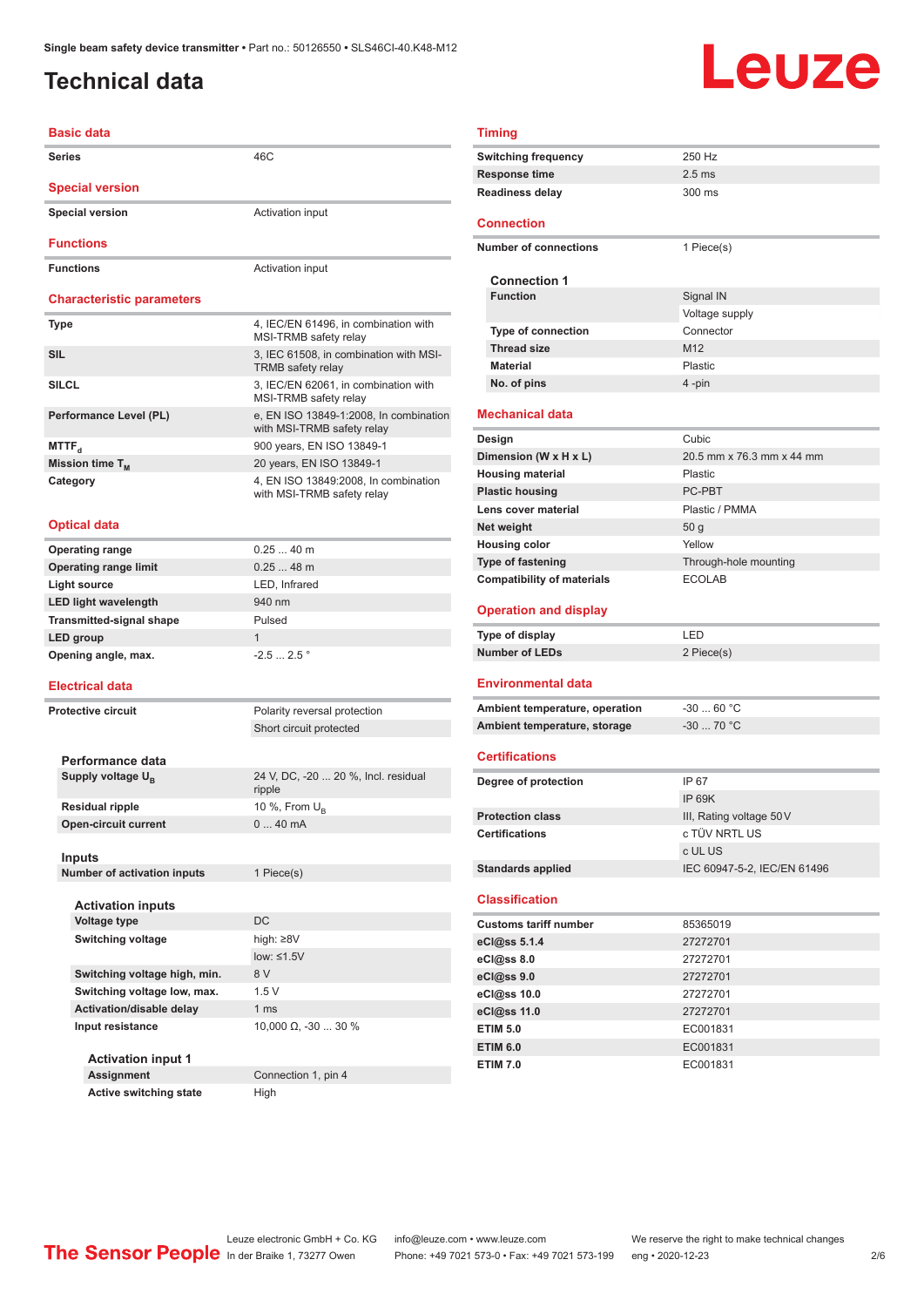# <span id="page-2-0"></span>**Dimensioned drawings**

Leuze

All dimensions in millimeters



- A Optical axis
- B Transmitter and receiver
- C Green/yellow indicator diodes

# **Electrical connection**

**Connection 1**

| <b>Function</b>    | Signal IN      |
|--------------------|----------------|
|                    | Voltage supply |
| Type of connection | Connector      |
| <b>Thread size</b> | M12            |
| <b>Type</b>        | Male           |
| <b>Material</b>    | Plastic        |
| No. of pins        | 4-pin          |
| Encoding           | A-coded        |

# **Pin Pin assignment Conductor Conductor Color**

|                | $+24V$     | Brown        |
|----------------|------------|--------------|
| $\overline{2}$ | n.c.       | White        |
| 3              | <b>GND</b> | <b>Blue</b>  |
| 4              | Active     | <b>Black</b> |

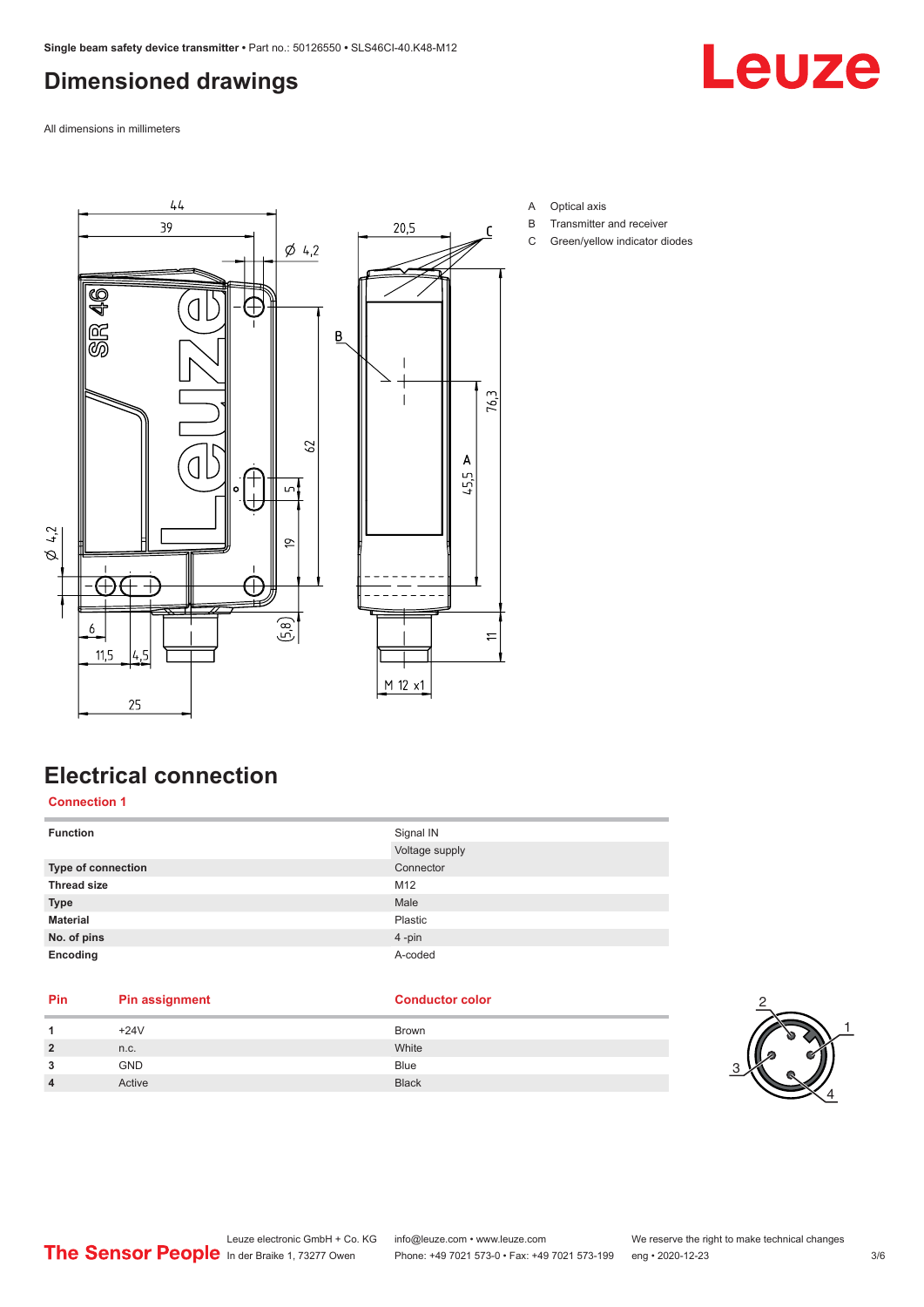# <span id="page-3-0"></span>**Operation and display**

| <b>LED</b>     | Display                  | <b>Meaning</b>        |
|----------------|--------------------------|-----------------------|
|                | Green, continuous light  | Ready                 |
| $\overline{2}$ | Yellow, continuous light | Transmitter activated |

### **Suitable receivers**

|    | Part no. | <b>Designation</b>       | <b>Article</b>                        | <b>Description</b>                                                   |
|----|----------|--------------------------|---------------------------------------|----------------------------------------------------------------------|
| щ, | 50126332 | SLE46CI-40.K4/4P-<br>M12 | Single beam safety<br>device receiver | Response time: 2.5 ms<br>Connection: Connector, M12, Plastic, 4 -pin |
|    |          |                          |                                       |                                                                      |

#### **Notes**

| <b>Observe intended use!</b>                                                                                                         |
|--------------------------------------------------------------------------------------------------------------------------------------|
| $\%$ The product may only be put into operation by competent persons.<br>§ Only use the product in accordance with its intended use. |



#### **ATTENTION!**

 $\%$  The SLS46CK4 safety sensors are a type 4 AOPD only in combination with the MSI-TRM safety relays.

ª For mounting, electrical connection and operation, the operating instructions of the MSI-TRM safety relays are to be observed.

#### **For UL applications:**

ª Certification: UL 508, C22.2 No.14-13

 $\%$  Only for use in "class 2" circuits

ª These proximity switches shall be used with UL Listed Cable assemblies rated 30V, 0.5A min, in the field installation, or equivalent (categories: CYJV/ CYJV7 or PVVA/PVVA7)

# **Further information**

- Typ. operating range limit: max. attainable range without function reserve
- Operating range: recommended range with function reserve
- Light source: Average life expectancy 100,000 h at an ambient temperature of 25 °C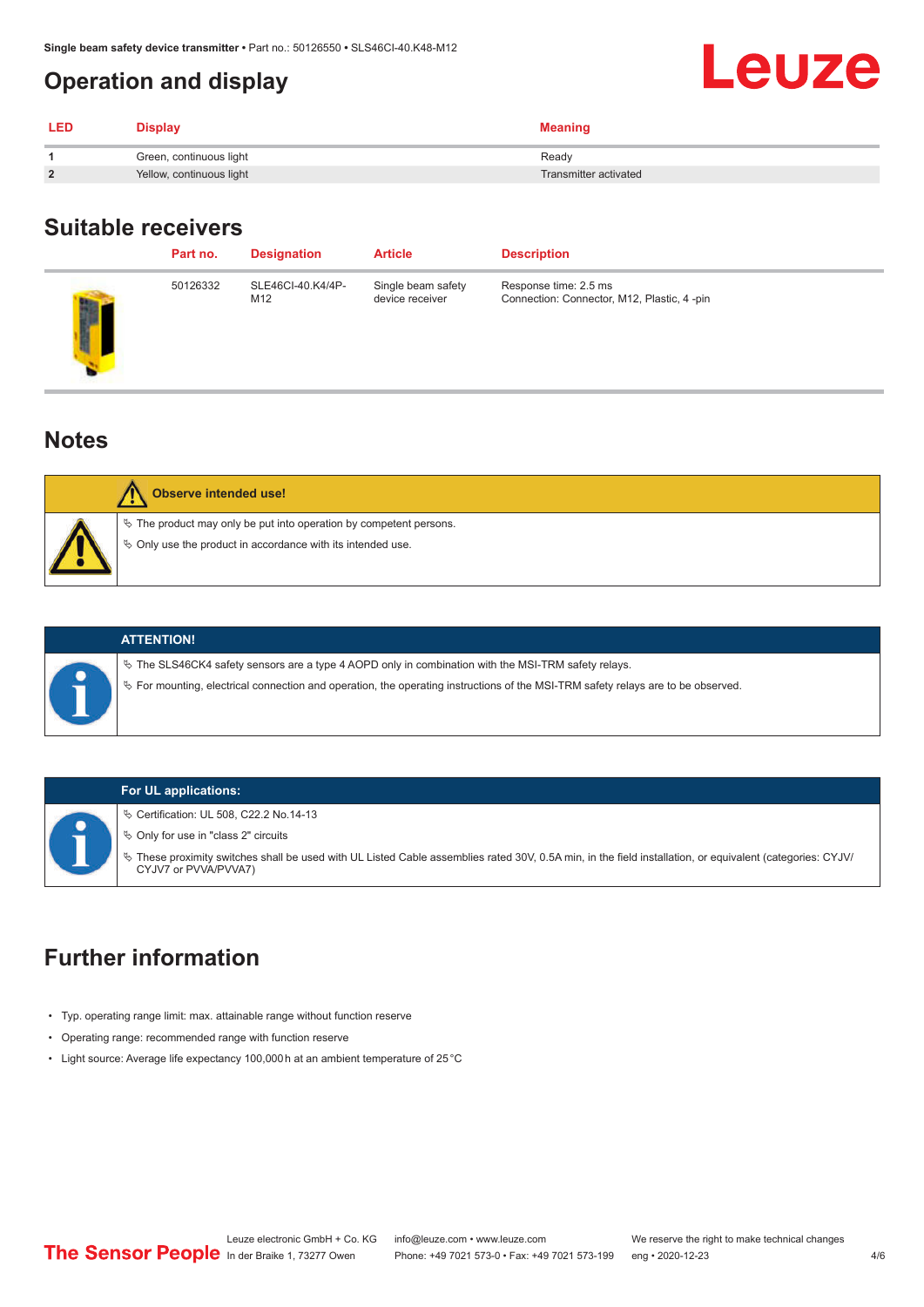# **Accessories**

# Leuze

# Connection technology - Connection unit

|   | Part no. | <b>Designation</b> | <b>Article</b> | <b>Description</b> |
|---|----------|--------------------|----------------|--------------------|
|   | 547931   | MSI-TRMB-01        | Safety relay   |                    |
| 蛋 | 547932   | MSI-TRMB-02        | Safety relay   |                    |

# Connection technology - Connection cables

|             | Part no. | <b>Designation</b>     | <b>Article</b>   | <b>Description</b>                                                                                                                                          |
|-------------|----------|------------------------|------------------|-------------------------------------------------------------------------------------------------------------------------------------------------------------|
| a<br>뻡<br>U | 50130690 | KD U-M12-4W-V1-<br>050 | Connection cable | Connection 1: Connector, M12, Angled, Female, A-coded, 4-pin<br>Connection 2: Open end<br>Shielded: No<br>Cable length: 5,000 mm<br>Sheathing material: PVC |

# Mounting technology - Mounting brackets

| Part no. | <b>Designation</b> | <b>Article</b>  | <b>Description</b>                                                                                                                                                                       |
|----------|--------------------|-----------------|------------------------------------------------------------------------------------------------------------------------------------------------------------------------------------------|
| 50105315 | <b>BT 46</b>       | Mounting device | Design of mounting device: Angle, L-shape<br>Fastening, at system: Through-hole mounting<br>Mounting bracket, at device: Screw type<br>Type of mounting device: Rigid<br>Material: Metal |

# Muting - Mounting systems

| Part no. | <b>Designation</b> | <b>Article</b>  | <b>Description</b>                                                                                                                                                                                                                                           |
|----------|--------------------|-----------------|--------------------------------------------------------------------------------------------------------------------------------------------------------------------------------------------------------------------------------------------------------------|
| 50117252 | BTU 300M-D12       | Mounting system | Design of mounting device: Mounting system<br>Fastening, at system: For 12 mm rod, Sheet-metal mounting<br>Mounting bracket, at device: Screw type, Suited for M4 screws<br>Type of mounting device: Clampable, Adjustable, Turning, 360°<br>Material: Metal |